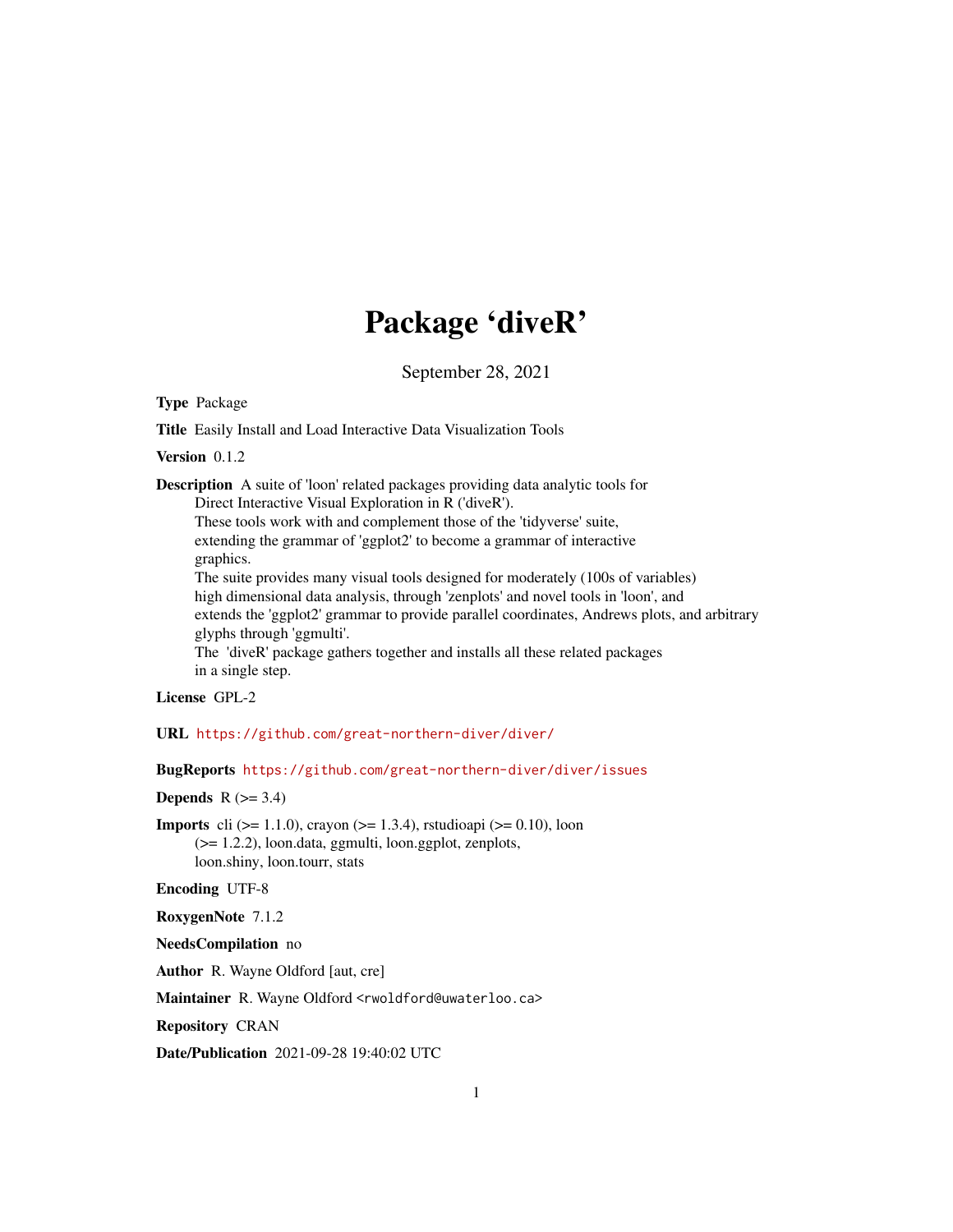### <span id="page-1-0"></span>R topics documented:

|--|--|--|--|--|--|--|--|--|--|--|--|--|--|--|--|--|--|--|--|--|--|--|--|--|--|--|--|--|--|--|--|--|--|--|--|--|--|--|

#### **Index** [3](#page-2-0)

diveR\_packages *List all packages in diveR*

#### Description

List all packages in diveR

#### Usage

diveR\_packages(include\_self = TRUE)

#### Arguments

include\_self Include diveR in the list?

#### Examples

diveR\_packages()